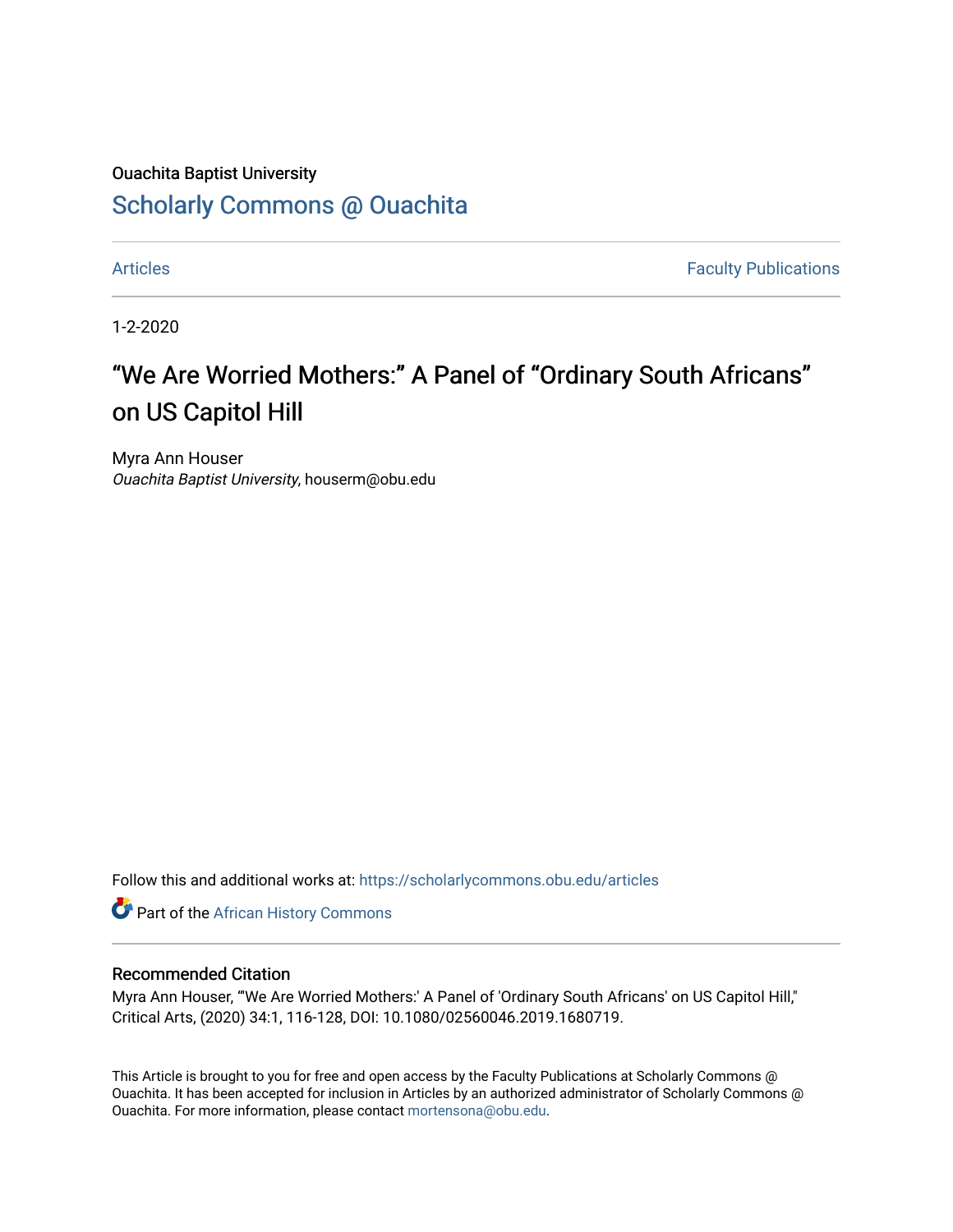#### **"We Are Worried Mothers:" A Panel of 'Ordinary South Africans' on US Capitol Hill**

#### **Myra Ann Houser**

#### **Ouachita Baptist University**

### **Word Count:**

#### 6991

#### **Abstract:**

In 1986, a "panel of ordinary South Africans" addressed the United States Congress. Their visit did not command as much attention as that of future president Nelson Mandela in 1990 or of past prime minister Jan Smuts in 1930. Yet, for an increasing number of Americans watching closely, it represented a momentous public rebuttal to apartheid. The visit responded to ongoing celebrity protests and built public support for sanctions. While many Americans instigating 'Designer Arrests' believed they spoke *for* South Africans, in 1986, physicians, activists, and children who had faced detention spoke *for* themselves on foreign soil. Examination of the Southern Africa Project's and Congressional records reveals that, while the embassy protests were catalytic, this panel of 'ordinary South Africans' on the Hill and, subsequently, on national and international television, provided public faces for anti-apartheid movements in ways that celebrities certainly could not. As such, it is necessary to examine the factors leading to the panel, its impact on US anti-apartheid politics, and places of connection with youth activism and celebrity protest generally.

**Keywords:** Apartheid; US Congress; South Africa; Protest; Celebrity; Media; Social Change; Civil Rights

In 1986, a group of "ordinary" South Africans gained celebrity status on US Capitol Hill. Significantly, the appearance contributed to a shift in how Americans viewed African representation. Within the context of the visit's lead-up and its impact on US politics, the South Africans described as "ordinary" became extraordinary members of celebrity culture in their own right.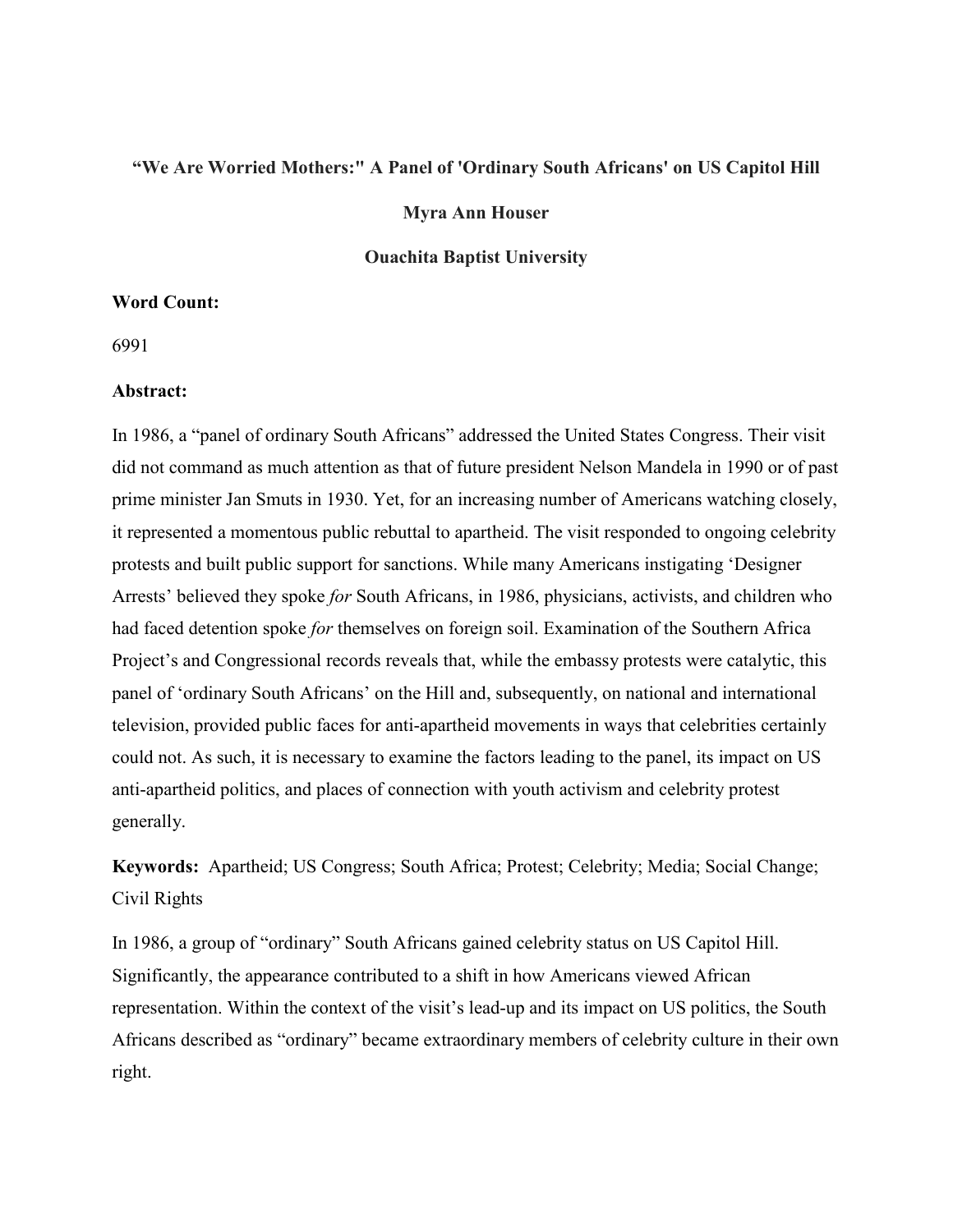US concern toward South Africa had manifested itself in decades prior to the 1980s. Calls for sanctions began as early as the 1930s, and these continued in earnest after apartheid's 1948 implementation. The 1980s, however, became the decade in which apartheid most widely entered public conversations as a cause cèlèbre. Apartheid's celebrity moment arrived due to a particular set of circumstances. These included a search for ways to continue the US civil rights movement that had reached its apex two decades earlier. It also included Congressional ranks growing their number of African-American politicians, as well as white politicians who had become interested in African affairs through their participation in programs such as the Peace Corps or Fulbright. It harnessed television and widespread use of long-range photography. Finally, while it built atop a long-standing American interest in celebrity, it depended upon the rise of Americans of color into that sphere. This impacted the degree to which the country's white population became willing to look at South Africans not as helpless charity cases but as actors with agency. Thus, the forces that contributed to the popularity of anti-apartheid politics also remade international social movements. The "ordinary" South Africans on the Hill became harbingers for later twentieth- and early twenty-first century activism, which has continued to evolve into a space where the voices of people facing oppression can at times be elevated against those wielding power and prestige. More than their role in changing policy toward South Africa, the hearings influenced the ways in which a variety of Americans viewed their role in antiapartheid work.

#### **Growing Concerns**

Though the press for international sanctions against South Africa had been active for decades, it reached its apex in the 1980s. In part, this reflected the influence of groups such as the Congressional Black Caucus, as African-American legislators grew in both numbers and profile at state and national levels. Additionally, through programs such as Fulbright or Peace Corps, white Americans had increasingly spent time in or studied Africa and become interested in the continent's affairs. The 1980s marked a pronounced departure from five decades earlier, when former South African prime minister Jan Smuts visited the United States and received a standing ovation on the House floor and subsequent recess in his honor (Edgar and Houser, 2017). The faces in the room had changed, and so to some degree had the propensity to hear a multitude of constituent voices. American legislators grew concerned about their country's connections with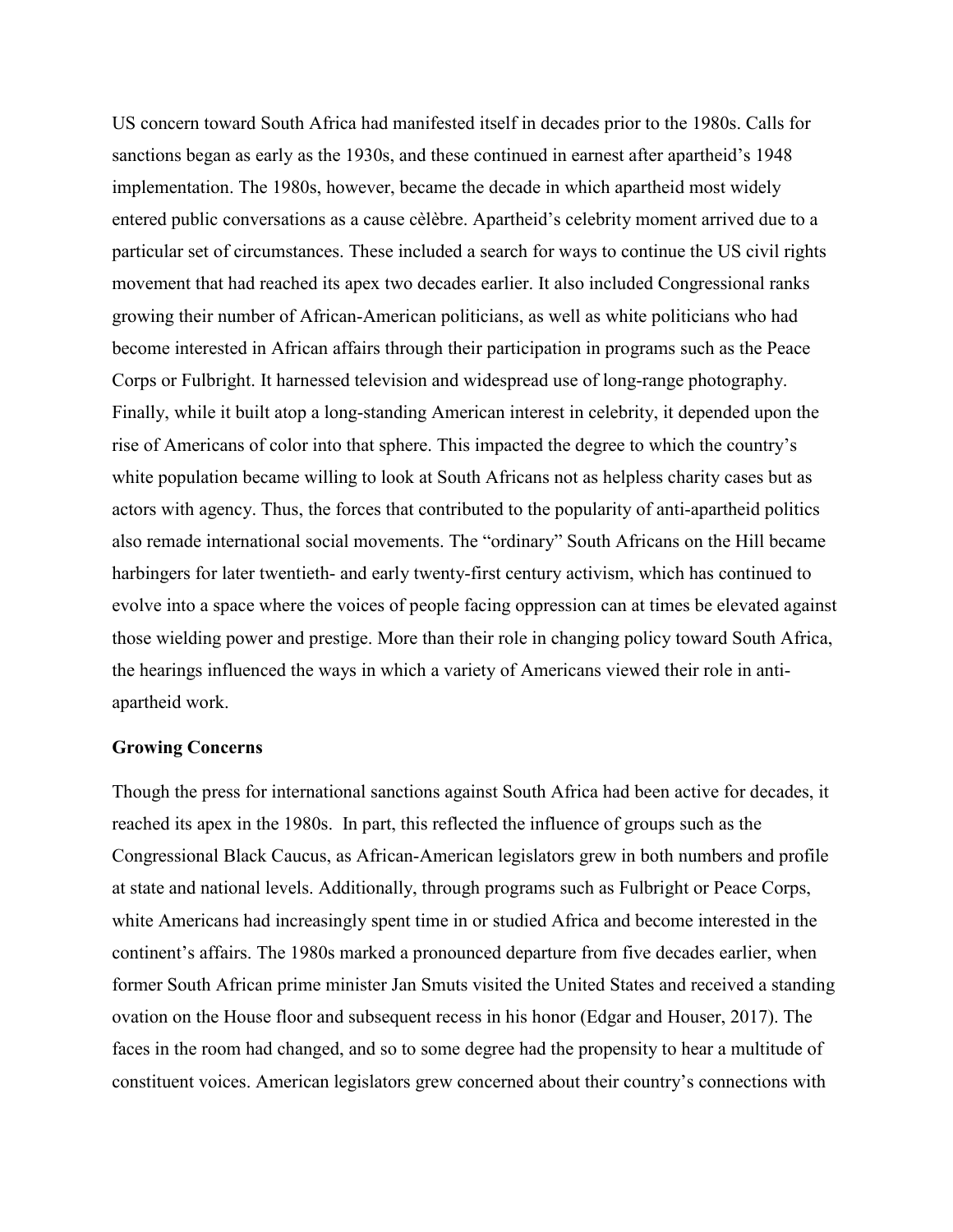southern Africa. Michigan Congressman Howard Wolpe, for instance, became a leading proponent of economic sanctions, filing several early 1980s requests for hearings to examine US reliance on nuclear materials, such as uranium, emanating from southern Africa.<sup>[1](#page-3-0)</sup>

After 1981, however, the Ronald Reagan administration also made steps toward further engagement with Africa. Many of these ran counter to the recommendations of Americans with expertise in and experience with the continent. The most infamous of them became 'constructive engagement,' or continued trade with South Africa under the premise that building a healthy relationship with the country would enable Americans to influence South African leaders' racial policies. Opponents to constructive engagement pointed to the US blockade against Cuba, implemented when the revolutionary country's politico-economic policies ran counter to its own. They also pointed to the American hunger for uranium in a Cold War context, as well as a longtime interest in gold and diamonds and, of course, the cheap labor that undergirded many American companies' business models and that apartheid enabled. Reagan's Secretary of State George P. Schultz told a Boston group that Americans needed to change their backward stereotypes, particularly given the fact that "eleven percent of America's population traces its roots to Africa." He went on to announce a \$90 billion food aid package for the continent and intone that:

We are not the gendarmes of Africa. But to stand by and do nothing when friendly states are threatened by our own adversaries would only erode our credibility as a bulwark against aggression not only in Africa, but elsewhere. Therefore, we have been ready, together with others, to provide training and arms to help our friends defend themselves our policy of promoting peaceful solutions to regional conflicts applies, as a priority, to southern Africa (Schultz 1984).

Schultz's rhetoric framed the US as a "bulwark" of defense against communist aggression. He denied the presence of US military bases in Africa and emphasized the need to encourage "positive change in the apartheid policy" in order to bring about Namibia's independence. He also portrayed liberation movements as violent and inhumane. Unsurprisingly, Schultz continued

<span id="page-3-0"></span><sup>&</sup>lt;sup>1</sup> Like many Americans interested in South Africa, Wolpe had a personal connection to the country. The Michigan congressman trained as a political scientist, with an interest in Africa's Great Lakes Region. He chaired the House Subcommittee on Africa.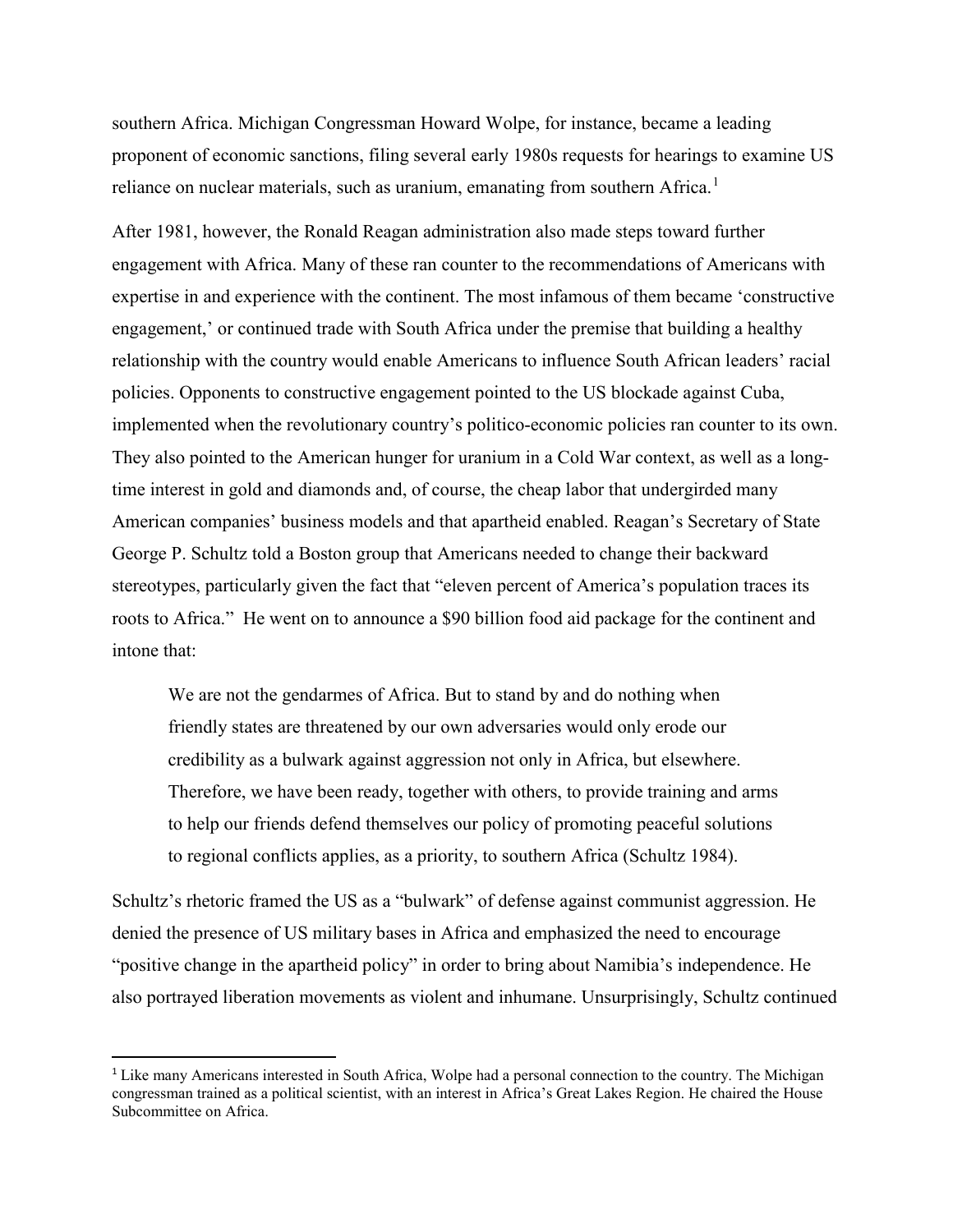to defend constructive engagement in the face of calls for American divestment from South Africa. The movie-star-president's public emissaries painted anti-apartheid agitators as faceless communists, anonymous aggressors (McDougall 1984).

Within South Africa and from exile, African National Congress and other leaders had long fought this perception, especially after they worked with the South African Communist Party to establish armed opposition to apartheid. In a Cold War context, it mattered little that SACP itself was often at odds with Soviet communist leaders. The problem of convincing international audiences that South Africans were people living under oppression, rather than Moscow's pawns, remained. By the early 1980s, movements such as the ANC had honed their methods in doing this through presenting the faces of "ordinary" South Africans—such as those at the hearing and through carefully curated interviews and published memoirs.

#### **Picketing the Embassy**

At the same time, US activists and NGO leaders seized upon opportunities to involve Americans in direct action. Across the country, citizens had already begun public protests against corporate involvement with South Africa, but activists hoped to raise the national profile of grassroots organizations. These took advantage of the attention that celebrities conferred upon the movement to draw into public consciousness the "ordinary" South Africans.

The Free South Africa Movement (FSAM) comprised activists, legislators, celebrities, and a variety of Americans generally concerned about the flow of US-based corporate monies into South Africa. It utilized mass movement protest to reinforce interest in combatting apartheid and pressure legislative bodies to enact sanctions. FSAM Organizers initially disagreed about how protests should occur, with TransAfrica calling for a black-led effort and other groups hoping for a multiracial coalition. The latter voices won out, tapping in to the sentiments of a wide variety of Americans, particularly those with channels to socio-political power (Minter, Hovey, and Cobb 2008, 155). Initial coalition building ran less than smoothly. Several activists accused TransAfrica Director Randall Robinson of speaking out too often individually at the expense of cultivating a pluralistic voice. Organizers repeatedly faced accusations of anti-Semitism, following their decision to halt protests on Christmas Day, despite receiving an offer from several DC-based rabbis to station the pickets while Christians celebrated their holy days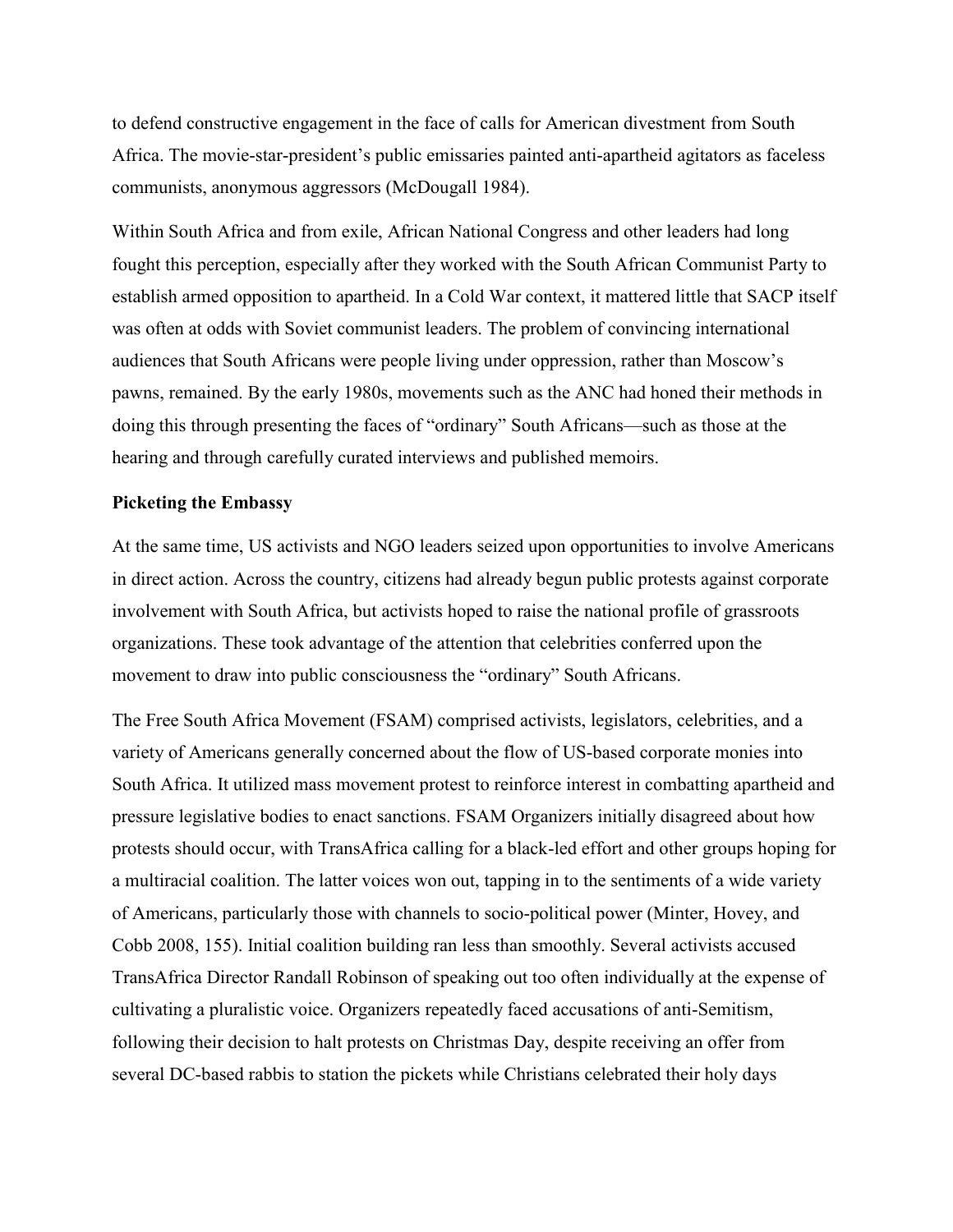(McGrory 1982, A2). Nonetheless, it gave many Americans a means to connect with a struggle that had often previously seemed very distant (Minter, Hovey, and Cobb 2008, 161).

During the week before Thanksgiving in 1984, US Commission on Civil Rights Chair Mary Frances Berry; District of Columbia Delegate Walter Fauntroy; Robinson, and Georgetown Law Professor Eleanor Holmes Norton joined a crowd in front of the South African embassy in Washington, DC, protesting the detention of fourteen South African trade union leaders. At day's end, they approached the building and requested an audience with the ambassador, threatening a sit-in over the holiday if he did not acquiesce. They were allowed in and met with South African Ambassador Brand Fourie, asking him to call Prime Minister PW Botha and demand the release of the unionists. They pledged to remain until he did.

Instead, all but Norton, who had gone outside to brief reporters, were arrested for trespassing. Fauntroy recalls the awkward looks District police officers displayed while following orders to handcuff their lone Congressional representative. The "both responsive and catalytic" pickets and arrests continued for two years and became the largest act of civil disobedience in American history. Each day a handful of people would leave the picket line, trespass within five-hundred feet of the embassy door, and be handcuffed (Author 2008, McDougall interview).

The embassy demonstrations cemented anti-apartheid activism as a central tenet of continuing and expanding the domestic civil rights movement. Rosa Parks picketed and was arrested on December 1, 1985--the thirtieth anniversary of her famous jailing for refusing to cede her Montgomery, Alabama, bus seat to a white man. In addition to Parks, other prominent Americans who were arrested included Coretta Scott King and three of her children, the late Robert Kennedy's children Rory and Douglass, Jesse Jackson and his children, Ron Dellums, Charles Rangel, Julian Dixon, and most other members of the Congressional Black Caucus, Arthur Ashe, Gloria Steinem, Harry Belafonte, and Paul Newman.

Singer Stevie Wonder chose Valentine's Day of 1985 to become a "conscientious criminal for world equality" and sang "We Shall Overcome" as officers handcuffed him (Lester 2003, 228). Connecticut Republican Lowell Weicker became the first sitting United States Senator to be arrested during an act of civil disobedience, stating as officers led him to the squad car that "Silence has been an ally of apartheid. Apartheid exists not because of a few South African political leaders. It exists because a whole world, and that includes us, tolerates it by silence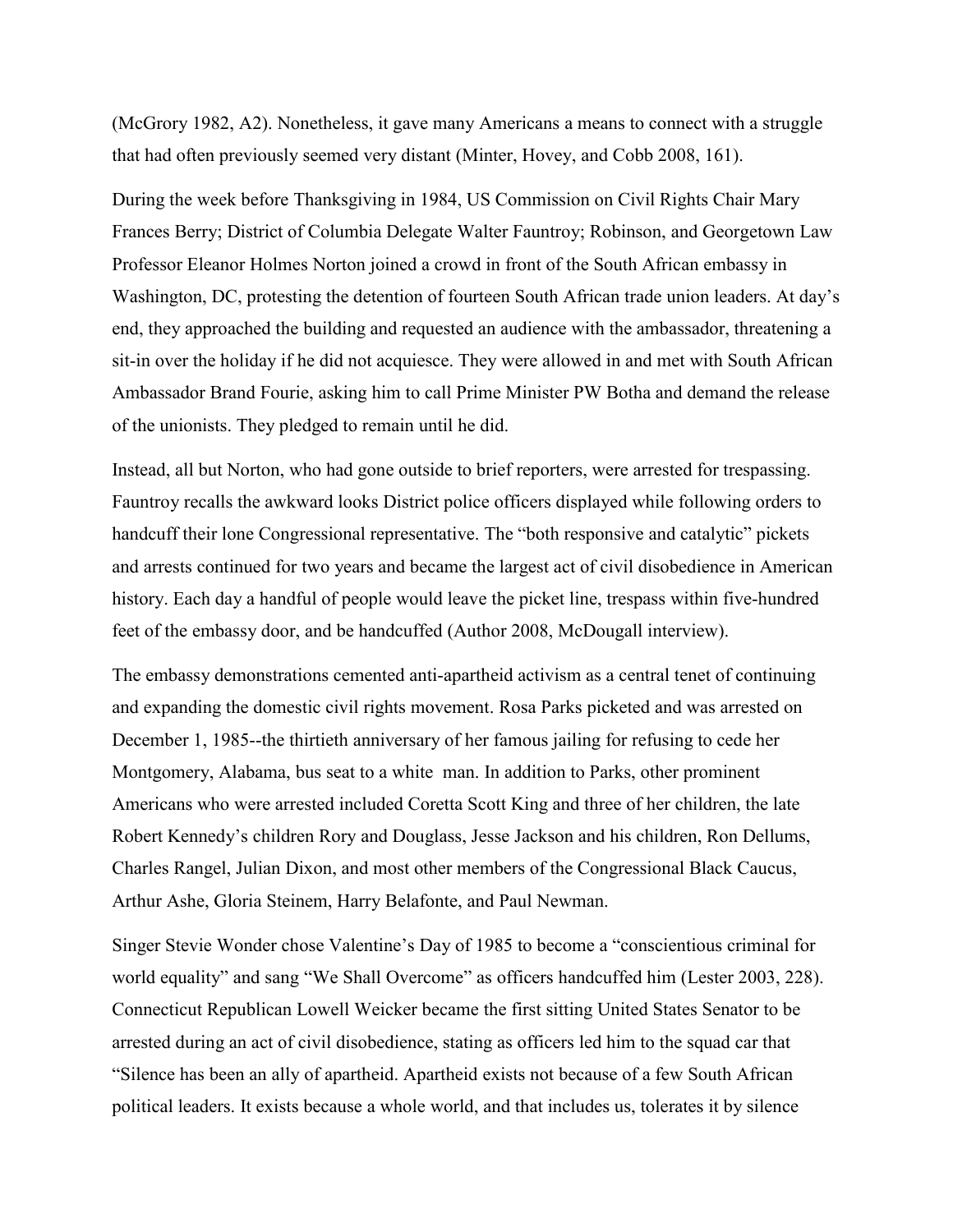(Barker 1985, B1)." Dutch MP Jan Nico Scholten became the first non-American arrested. Entire trade unions, clergymen, participants at an Urban League convention, and mayors from across the nation chartered vehicles to drive to the embassy (Lester 2003, 229).

Arrests took place during the District's summer heat and frozen winters. On some days, just a few protestors would be arrested. On others, more than two hundred were. Crowds reaching five thousand lined up along Massachusetts Avenue (Robinson 1998, 156). Crucially, the demonstrations made televised news. Images of physical violence against black South Africans and US protest against it accompanied another phenomenon (Krabill 2010). The 1970s and 1980s had seen the televised rise of the fictitious Huxtables and Jeffersons. These families epitomized to Americans of all races supposed progress toward black economic equality. Television's centrality in American life provided images on the 5 pm broadcast of South African police teargassing, sjamboking, and rolling tanks upon black South Africans. The primetime fictional lineup followed these images with those of wholesome black American families transcending racial inequality. Images of interracial groups of Americans marching against apartheid helped connect these two seemingly disparate scenes. Still, these drew their power from the celebrity status that participants held *prior* to their movement work. "Ordinary" South Africans would soon gain celebrity status *from* their movement work.

Just two weeks after the protests began, Archbishop Desmond Tutu visited the National Cathedral and thanked picketers (Lester 2003, 228). From London, Oliver Tambo wrote to Robinson that:

We hail the fierce student campaigns in university campuses. Next to the heroic and sustained struggle of the Black in South Africa it is the support of the American people especially since last November that has thrown the Pretoria regime into a political and economic crisis such as it has never known in its history. It is in that context that Botha is beating about for a way out, although he is as yet unwilling to throw down the towel. However the collapse of his regime is no longer in doubt (Tambo to Robinson 1985).

Three weeks after the arrests began, an American researcher working in the Eastern Transvaal reported that neighbors had received word of them (Edgar to Davis 1984). Robinson wrote that "From Boston to Houston, Chicago to Pittsburgh, the demonstrations continued to grow, with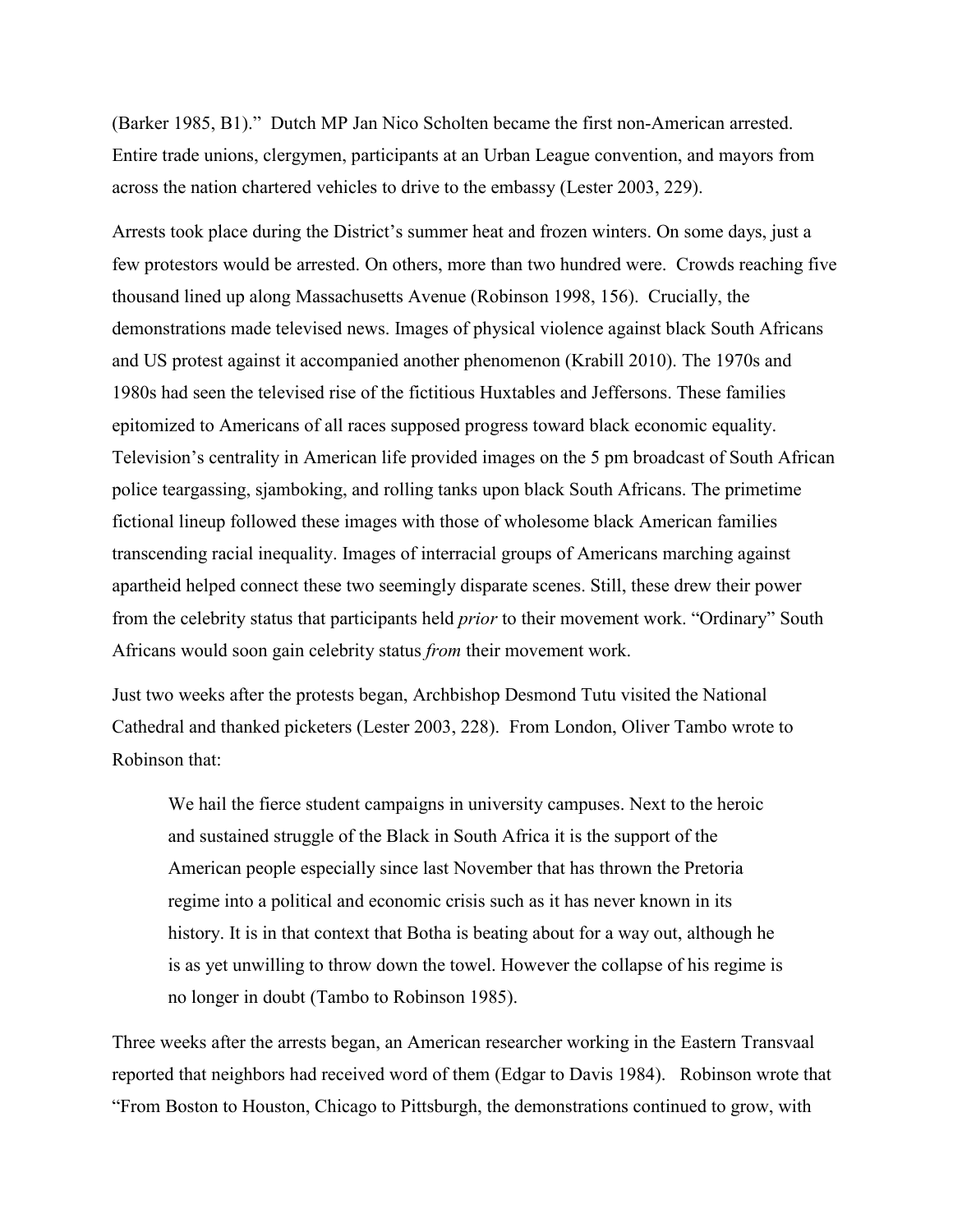more than five thousand arrested nationally by the end of 1985. Black and white. Young and old. From sea to shining sea (Robinson 1998, 157)." 'Designer Arrests' moved from the purview of the rich-and-famous and into a space where 'ordinary' people could claim affiliation.

Journalists, participants, and skeptical Americans remained unsure of what end the political theater would bring. Some press reports compared it to civil disobedience of the 1950s and 1960s, further canonizing anti-apartheid struggles as a continuation of civil rights work. The 1980s protests featured one key difference. "This time," Marion Barry said, "We're in charge (Barker and Anderson 1984, A1)." African-American legislators were driving both public discourse and pending foreign policy changes. Within both the US and parallel movements such as that in the UK, youth played a pivotal role in connecting these spheres. Gavin Brown and Helen Yaffe have written about the centrality of youth within both the international (British) and the domestic (South African UDF) movement, both as catalysts and respondents (Brown and Yaffe 2018). Outside of South Africa, 16-24-year-olds experienced unemployment at high rates. This phenomenon provided both the time to take on causes and the propensity to view the self as in relationship with South African youths undergoing their own trials. Despite their limited agency in other spheres, young people were able to act as agents within the movement. For many, this served as an antidote to feeling purposeless (Brown and Yaffe 2018, 13-14 and 60). Many Western activists whose lives changed after public protest cited participation within the movement as foundational to personal growth and self-perception (Brown and Yaffe 2018, 90).

#### **Symposium on Children in Detention**

Gay McDougall, director of the Southern Africa Project of the Lawyers' Committee for Civil Rights Under Law, aimed to connect Americans to the faces and stories of police brutality's victims. She joined with Amnesty International and the World Council of Churches to organize a panel of "ordinary South Africans," including human rights activists, doctors, lawyers, and parents of children who had been detained—and the children themselves--to testify before a special Joint Congressional Committee. (Author 2008, McDougall interview). The House had a sanctions bill pending, and McDougall hoped to ensure that any remaining doubters would be convinced of the scale of repression in South Africa. "Nobody on the Hill should be able to say they didn't know about it (Author 2008, McDougall interview)." She and supporters hoped the Symposium would spur lawmakers toward passing a national ban on Krugerrands. While state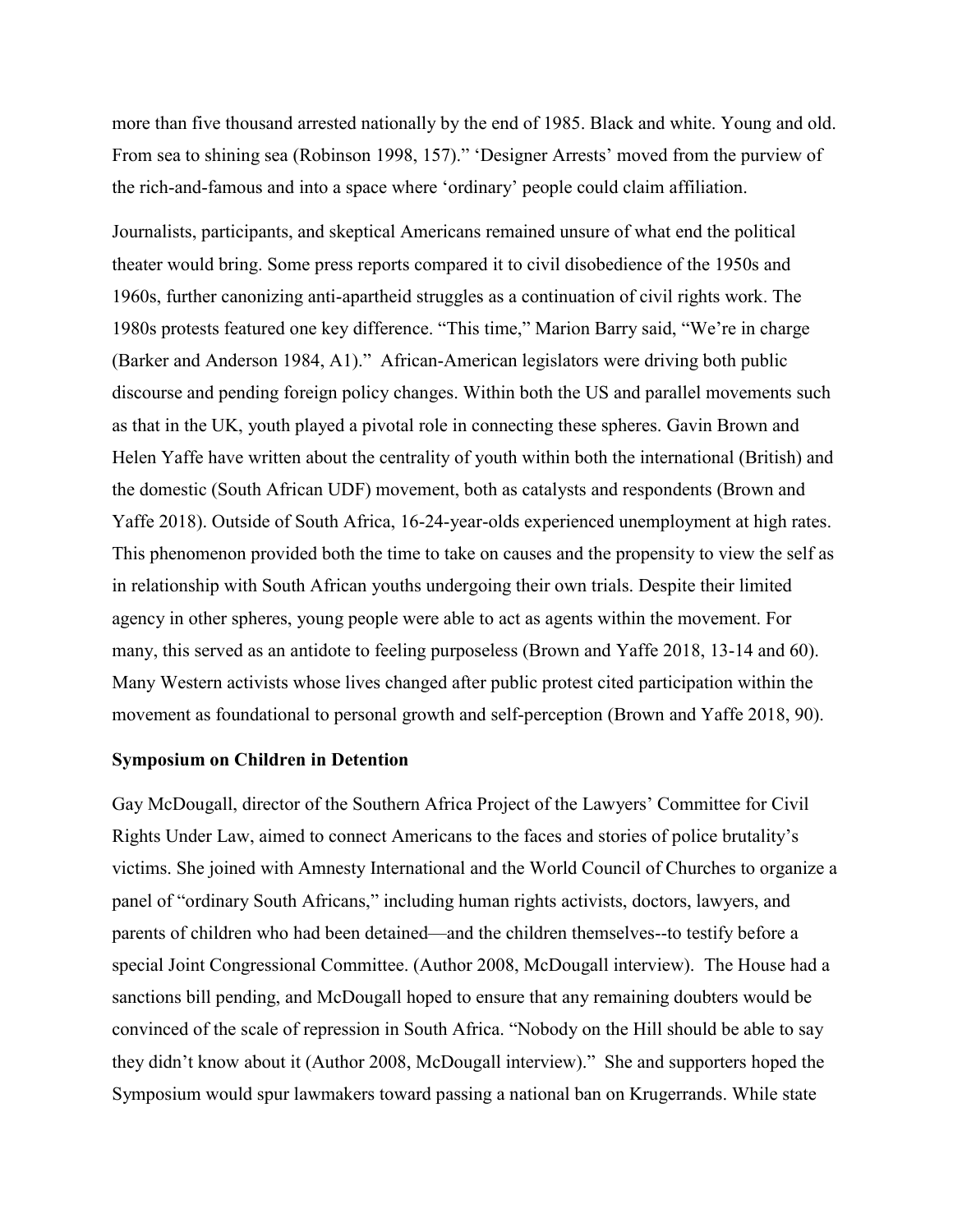and local divestment efforts had been successful, McDougall worried that they would not stand up to the US Constitution's Commerce Clause that delegated foreign policy power to Congress (McDougall to Davis, 1985).

Drawing upon her relationship with the United Democratic Front, McDougall organized for UDF doctors to bring clients to the United States. Many details of the arrangements remain murky. While McDougall had previously met with UDF clients in Botswana when they could not obtain South African exit visas, it appears that many participants flew directly from South Africa. Still, both the official documents and interviews with McDougall failed to elucidate exact details. Given the nature of South African government allegations against former detainees, as well as attempts to discredit the hearings, it is likely that participants may have either exited overland without visas or flown out under another guise. Mamphele Ramphele and Jerry Coovadia likely obtained visas for a professional conference.

Planners labeled the June 25 and 26 hearing the Symposium on Children in Detention in South Africa (Lawyers' Committee for Civil Rights Under Law 1982, 8-9). American attendees and cosponsors included Senators Edward Kennedy, Carl Levin, Barbara Mikulski, Paul Simon, and Lowell Weicker; Representative Bill Gray; former Senator Dick Clark; and Julius Chambers, Peter Connell, William Sloane Coffin, Robert Coles, Marian Wright Edelman, Mary Futrell, John Healy, George Lindsay, Eleanor Holmes Norton, Nathaniel Jones, Randall Robinson, Eleanor Smeal, and Cyrus Vance (McDougall 1987a).

As she opened the symposium, McDougall noted the importance in raising the profile of South African abuses despite the state's denial of them:

It's not easy for the world to learn what goes on inside of South Africa. That government makes sure of that. But we believe that it is only through knowledge that we, concerned people in the outside world, can make a difference. The best hope for getting South Africa to stop its brutalization of children is to focus critical world attention to it. South Africa, despite the myth it seeks to propagate about its stubborn independence, does care about world opinion And world opinion cannot ignore the evidence we will be hearing here today (McDougall, Kennedy, Mikulski, and Coovadia 1988, 10).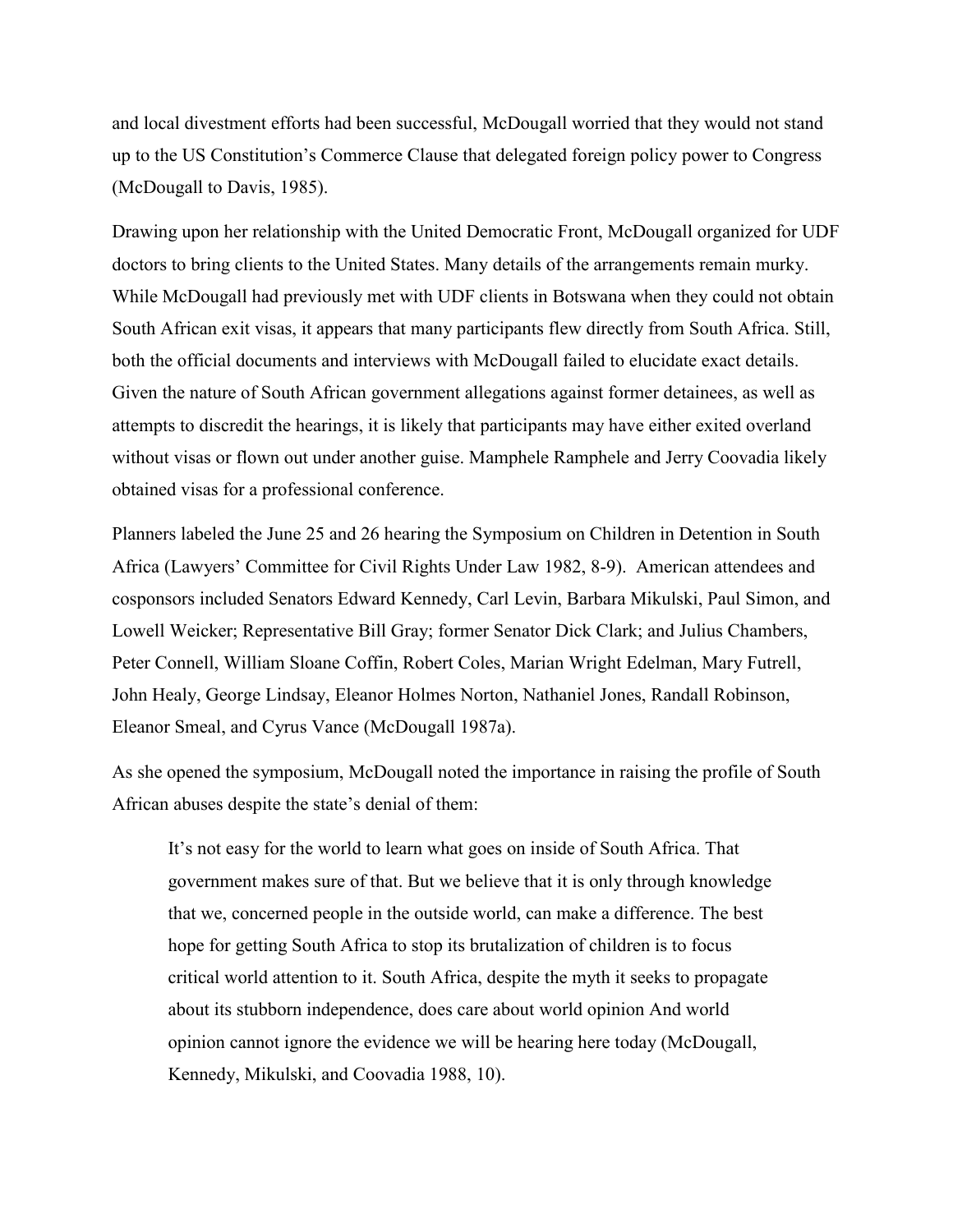Thus, the fora attempted to shift attention from the celebrities on Massachusetts Avenue to those sitting on the Hill. McDougall cited the hearings as advancing knowledge of South African manipulation of the legal system, calling on the knowledge of young people who had become "experts in a field in which no one would choose to become an expert (Author 2008, McDougall interview)." She told attendees, "We hope that the sessions today will be as valuable to all of you as they will be troubling (McDougall, Kennedy, Mikulski, and Coovadia 1988, 12)."

Edward Kennedy provided opening remarks. [2](#page-9-0) The man who had lost his brothers to bullets and famously spooked at loud noises, commented on the brutal attacks South Africa's children had endured:

Surely the arrest, torture, and shooting of children must be viewed as so inconsistent with the standards and values of civilized society as to rank as a crime against humanity. The government of South Africa tells us that there is a system of justice with all the panoply of courts and a counsel, and judicial integrity and independence. But where is the justice in a system that thrives on the secret police, that provides for detention without charges, that protects torture by making it a crime for a witness to divulge anything seen or heard inside a prison? Those who inflict torture may know how to do it without inflicting marks on a man's body, but they leave an indelible scar on the soul of a nation. Where is justice in a system that makes treason of minor offenses, offenses which in the rest of the Western World are regarded as inalienable rights (McDougall, Kennedy, Mikulski, and Coovadia 1988, 13)?

Then the hearing began. Panelists included Patrick Makhoba, aged sixteen, detained, tortured, and sent to solitary confinement for forty-two days; Pule Nape, denied visitation from his parents, hospitalized for mental depression, and denied the opportunity to attend his mother's funeral; Eugene, aged thirteen, imprisoned for nine months; Daniel, aged seventeen, who

<span id="page-9-0"></span> <sup>2</sup> In 1961, RFK famously asked "Where are the lawyers?" as he visited Alabama in the wake of Freedom Rights. He also perhaps lay the groundwork for Ted Kennedy's activism through his own interest in South Africa. RFK visited the country for five days in June, 1966, as an invited guest of the National Union of South African Students and affiliated Bar groups. There, he met with South Africans of all races, including recent Nobel Peace laureate and ANC president Albert Luthuli. He spoke at university campuses from Stellenbosch to Durban and, according to his aides, greatly changed his thinking on and sympathy toward South Africa. Post-visit, however, Kennedy remained fundamentally opposed to economic sanctions against South Africa, which he believed would most harm impoverished black South Africans.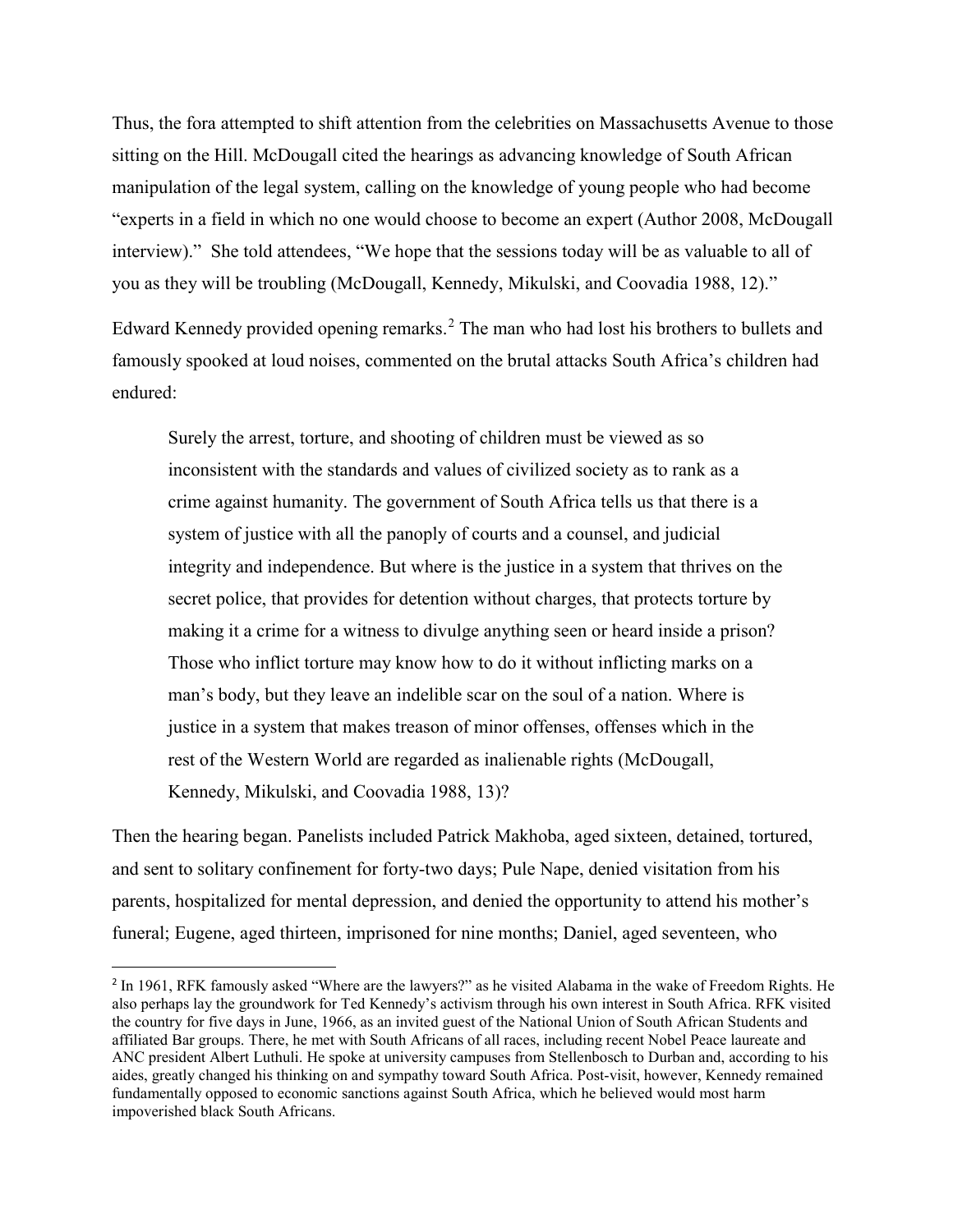suffered brain damage as a result of his seventeen months in detention; and children who had had their teeth knocked out, been tear-gassed, and been sexually tortured (McDougall 1987b). Mamphela Ramphele gave a physician's assessment. Jerry Coovadia of the University of Natal Medical School opened the panel by discussing the physical and psychological effects of detention on children, saying, "In this conflict, thousands upon thousands of innocent and defenseless children will die. They will become disabled and retain permanent scars on their minds and bodies (McDougall, Kennedy, Mikulski, and Coovadia 1988, 14)."

It continued, with South Africans risking their lives to speak of the violence that had become commonplace at home. Sylvia Jele told the congressmen that she feared for the life of her sixteen-year-old son, Sicelo Dhlomo, $3$  who had been detained and tortured after refusing to become a police informant:

I'm still a worried mother, because another son of mine is nowhere to be found. He only comes once a month, because the police are still looking for him. I'm now afraid that I might be unfortunate. They might kill him because now what they have told me (is) if they ever found him, they're going to kill him. We are worried mothers. We are only happy to see our children in bed at night because we don't know what is going to happen to them. Every mother is crying about what is happening in our country (Lawyers' Committee for Civil Rights Under Law 1982, 9).

Six months later, Dhlomo was shot execution-style in a field near Soweto.

He had been acquitted of all charges six months after the hearing. Following his release, security police allegedly visited the family's home and attempted to bribe him into becoming an informant. When he refused, they pledged to shoot him (Lawyers' Committee for Civil Rights Under Law 1986). McDougall wrote in her annual report that:

What happened to Sicelo Godfrey Dhlomo was not unique. His life experiences of intense political activity, detention, torture and hiding, as well as his murder are now common characteristics of childhood for black South Africans. South

 $\overline{\phantom{a}}$ 

<span id="page-10-0"></span><sup>&</sup>lt;sup>3</sup> Some documents use the spelling Dlomo.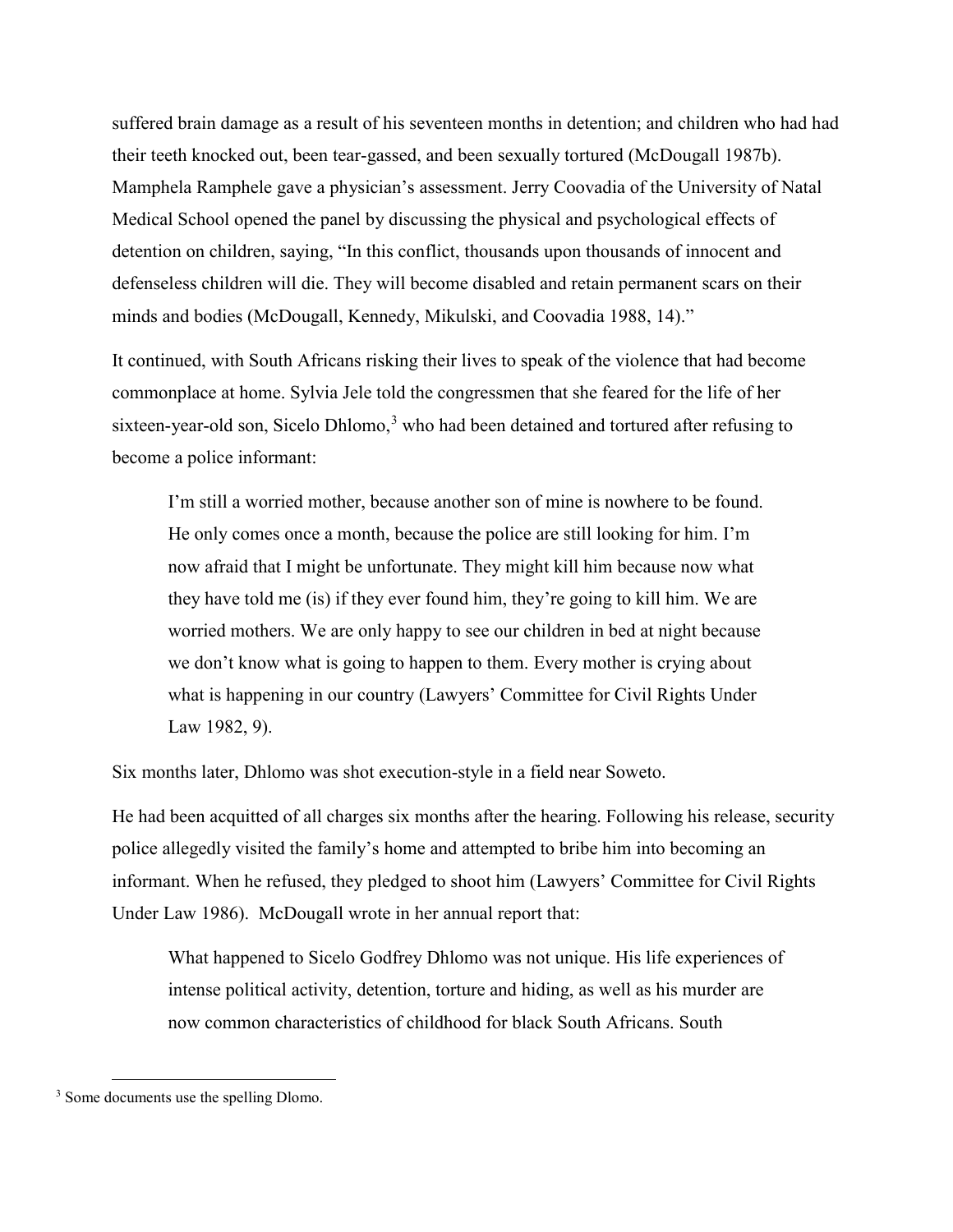Africa's youth have been in the forefront of the struggle against apartheid. And because of that, they have become special targets of the security forces (Lawyers' Committee for Civil Rights Under Law 1982, 9).

Indeed, few of the children and adult panelists went home to lives of peace; sources cited continued harassment throughout their lives. As famous as they became in the United States featured on a PBS documentary, cited in future anti-apartheid legislation--anonymity at home became key to survival. Many chose to go underground. This anonymity has made them difficult to find in subsequent decades, meaning most of their voices were recorded in public just once during that symposium. Celebrity served its political purpose, but it did not endure.

Dhlomo's story illustrates the risks of even temporary celebrity, as does the story of a mother who testified for the PBS documentary and a BBC accompaniment. In revoking visa credentials for Nicholas Claxton, a producer of "Suffer the Children," officials cited the case of Felicity Kubayka. Kubayka recalled spending three months in solitary confinement—and interludes of imprisonment alongside adult men--as a teenager. She later produced a birth certificate demonstrating that she was twenty-five at the time of detainment, along with a statement that she had been treated well and never tortured whilst in detention (BBC Monitoring Service 1988a). Minister of Law and Order Adriaan Vlok quickly launched an effort to curb foreign press engagement. Veliswa Mhlawuli, one of the mothers on record and a journalist herself, was arrested under the Internal Security Act (Nazareth undated). When Symposium participants and families were not attacked physically, they often paid a high price in terms of credibility. This had ramifications for personal and professional lives, as well as for the potential for long-range police harassment.

Beginning two months before alerting local reporters to Kubayka's story, Minister of Home Affairs Stoffel Botha ordered an investigation on the grounds that reporters had not attempted to gain official government interviews for the program (BBC Monitoring Service 1988b). For its part, the organization quickly admitted that it did not, in fact, attempt to solicit these interviews (BBC Monitoring Service 1988c). Some of the film's marketing appeal—covert filming and smuggling out in order to evade censorship regulations—became yet another point for attacking procedural irregularities (BBC Monitoring Service 1988d). While the documentary itself ran at least twice, BBC officials carefully curated responses. When Diana Collins recorded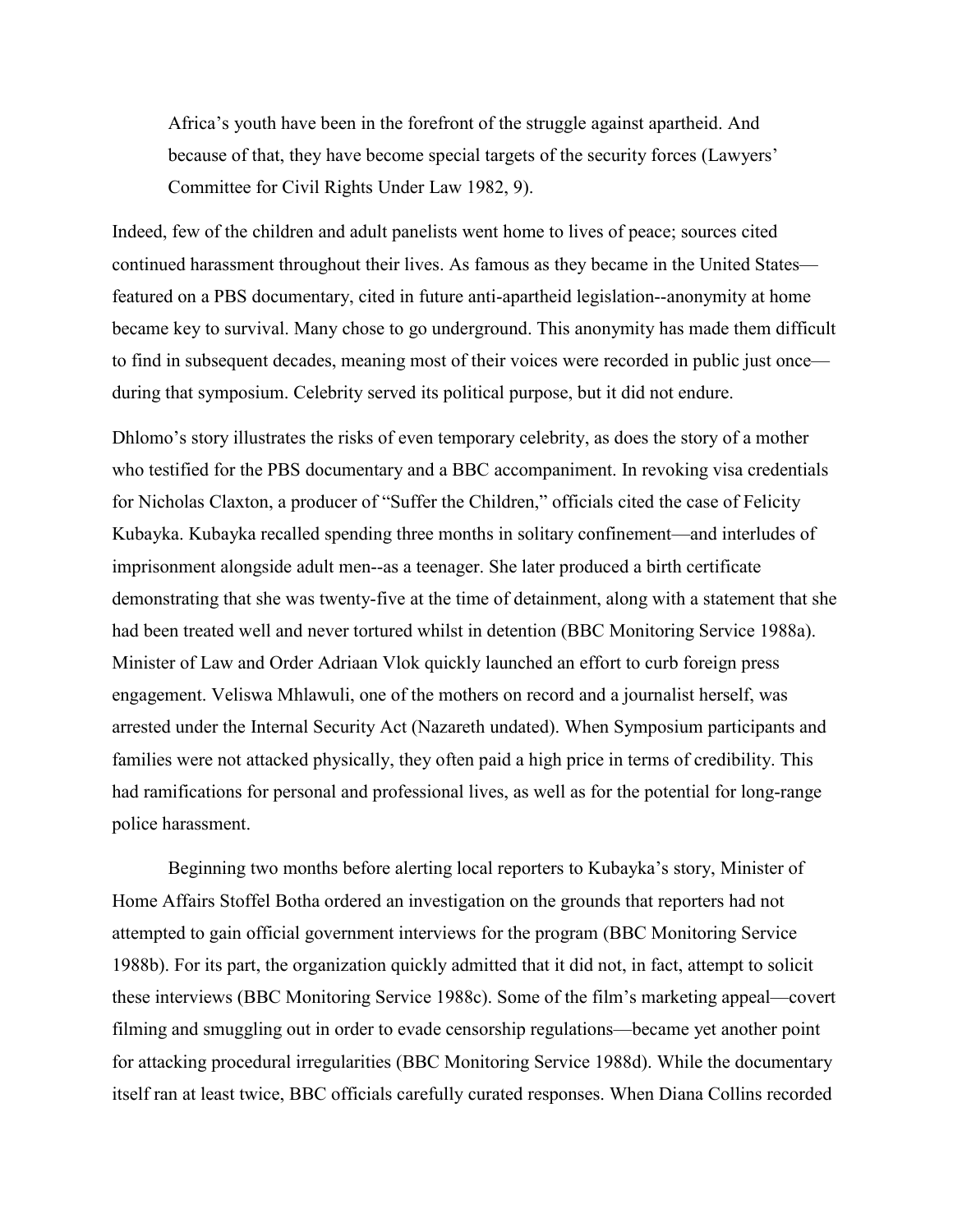a session for "Reflections," for instance, editors attempted to alter her script to "give a little more balance to the piece and make it appear a little less condemnatory of a specific administration and political leader (Craig to Collins 1988)." Collins did not alter the script describing her reaction to the documentary. Noting that "the recorded script does result in an obvious attack upon the South African government," producers prevented it from reaching air (Craig to Collins 1988).

As Benedict Carton reminds, such fates are seared into in South Africa's social landscape. "Untimely death in other words no longer looms as a residual outcome of social upheaval but transforms society itself (Carton 2003, 199)." Carton traces this looming death through colonial constructs and resultant millenarianism during the early twentieth century, anti-apartheid activism, and the era of HIV/AIDS. Death's connotations to South Africans who often searched for meaning within martyrdom likely differed from those of Americans, who viewed teenage loss of life as anathema. These norms, Carton argues, often drove generational relations (Carton 2003, 203); in turn, they would have affected the ways in which "worried" mothers such as Jele differed from children such as Dhlomo in their perceptions of physical threats as necessary to struggle. They also inform the distinction between "adult" and "child" that Msimang mentions and upon which the Symposium relied for its emotional appeal.

These blurred lines created psychological trauma for South Africa's youth, as well as physical. Gill Striker first argued this in 1992, after providing counseling services to South African youth at the behest of the South African Council of Churches (Striker, 1992). Many South Africans dealt with this trauma by trying to find meaning within violence. As Daniel R. Magaziner writes, by the 1970s, death had become such a central and powerful force for South Africa's youth that martyrdom took on its own significance as a way of ascribing meaning to the daily struggles that they faced (Magaziner 2010). Life's often painful and too-soon end became a powerful metaphor for its daily brutalities. The symposium focused on helping Americans understand these realities, even as it ultimately, perhaps resulted in some participants' demises.

Project workers took members of the panel to the International Conference on Children, Repression and the Law in Apartheid South Africa in Harare two months later. The International Defense and Aid Fund funded the event, with the official sponsor listed as Trevor Huddleston under the auspices of the Bishop Ambrose Reeves Trust. It gave the panel of "ordinary South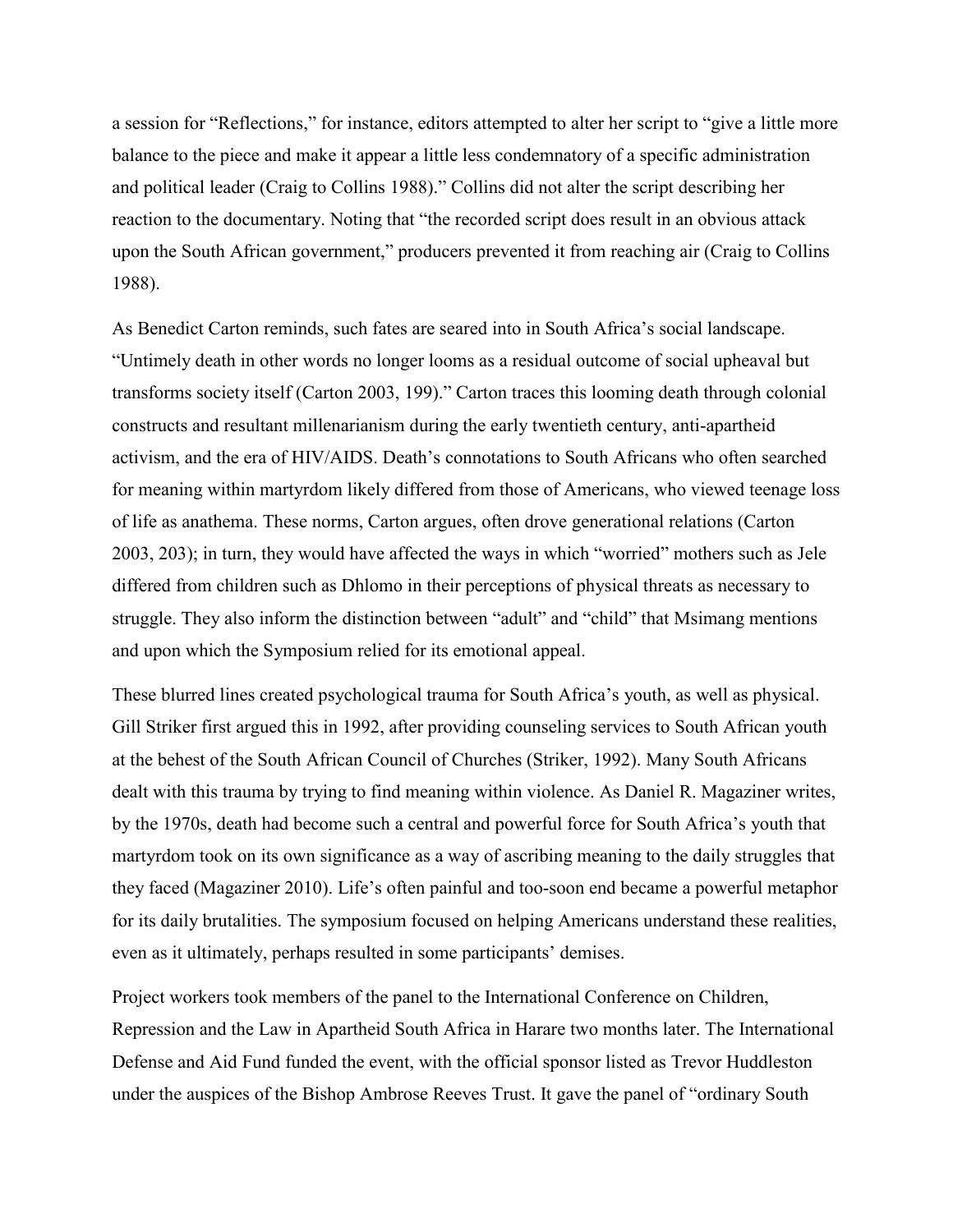Africans" their first chance to meet ANC leaders in exile (Herbstein 2004, x). The forum also provided a rare opportunity for international solidarity workers to interact with South Africans (Nzo to McDougall 1987). The British chapter of Lawyers Against Apartheid, founded in 1986, subsequently convened a similar 1988 panel in London.

Reporting on the hearings, McDougall said, "It is one thing to talk about the statistics, the numbers of nameless and faceless children who have been gaoled in South Africa; it is quite another to hear the names and stories of individual children, to face the detailed reality of torture (McDougall 1987)." In her statement, McDougall summarized the statistics and expert findings on torture and detention, linked them to the South African state, and added that:

The detention and torture of children and other detainees takes place within a legal context, not outside of one. The legal system of South Africa not only fails to protect children against abuses, it provides a legal framework for that abuse. The state-of-emergency regulations under which those children have been held expand the already existing security legislation which allows for indefinite incommunicado detention of individuals without charge or trial when a person is merely suspected of being likely to endanger State security. Ominously, the regulations give blanket indemnity from prosecution to any policeman or soldier who might abuse children or others (McDougall 1987).

A Medical Association of South Africa report on children in detention agreed and called for special provisions for young suspects, including charges within forty-eight hours. It critiqued the Internal Security Act, saying, "Children are not granted any special protection in terms of this legislation, either physically, mentally or legally. The potential consequences for child political offenders are therefore very disturbing (Whitfield 1986)."

Fourie dismissed the hearings as "rubbish," then confided to McDougall years later that they had rattled him (Author 2008, McDougall interview). Eli Bitzer, first secretary in the South African embassy, noted "It's absolutely ridiculous. The latest figures are that 11 children under the age of 16 are being detained in South Africa, and they've been charged with very serious crimes—like necklacing (Hall 1987)." To Fourie, as to South Africans, Americans, and observers from around the world, clear lines existed around victims and perpetrators. This story's actors often disagreed as to who stood on which side of these lines, but they agreed on the existence of them. And yet,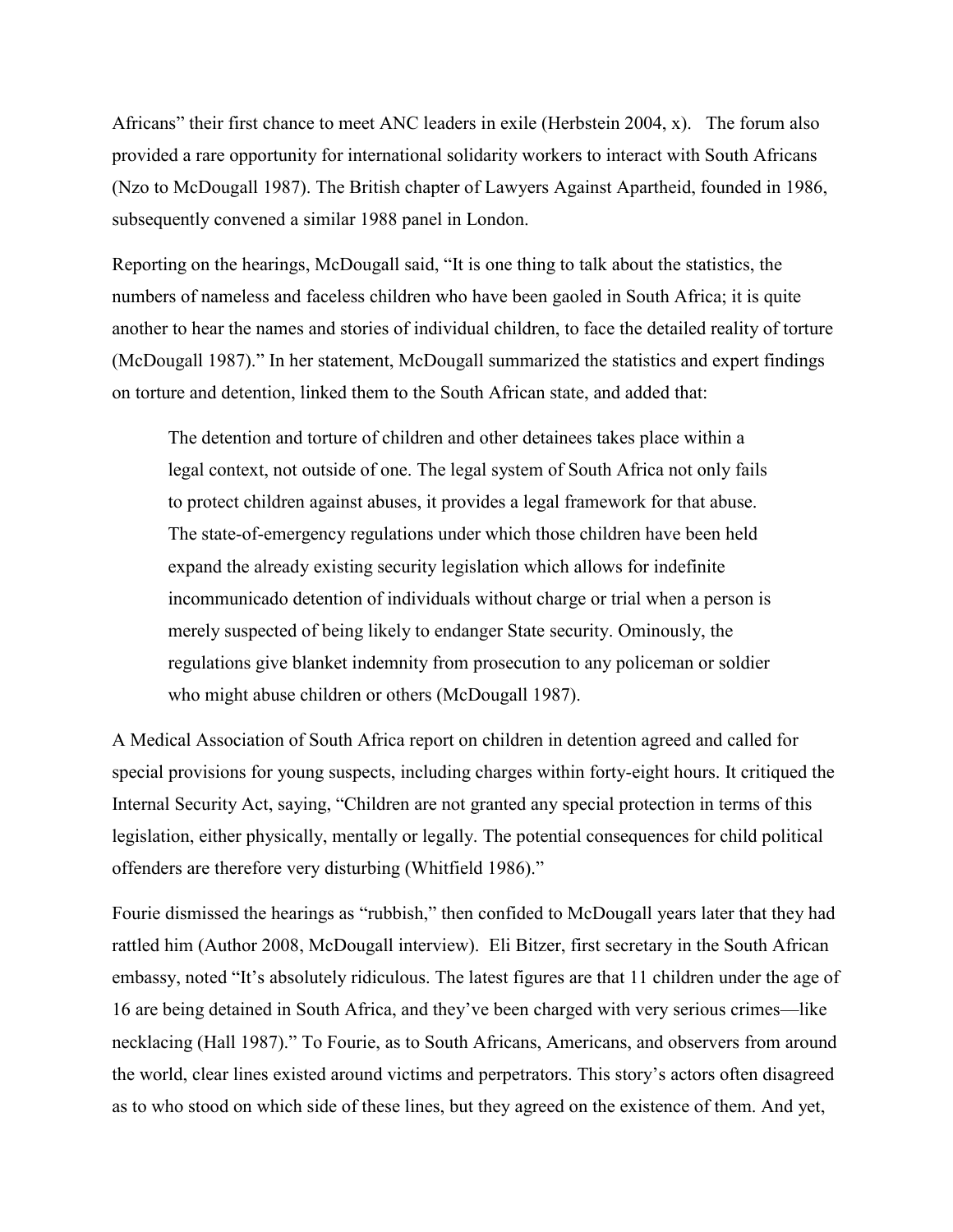as historians, psychologists, and sociologists have noted, creating these lines within an apartheid context was never simple. People may have seen categorization as necessary, but the Symposium sought to change that categorization—both through casting South African children as victims and through arguing that State violence traumatized the country at large.

In critiquing trauma theory, both Michael Rothberg and Diana Tietjens Meyers discuss the myriad constructions of "victimhood" that pervade venues such as the Symposium (Rothberg 2014 and Tietjens Meyers 2016). Tietjens Meyers discusses the "Victim-Hero" paradigm, while Rothberg focuses on the "Victim-Perpetrator" paradigm. What both flesh out is the degree to which these are "necessary categories for thinking about violence," yet insufficient for political analysis (Rothberg 2014). While both call for an investigation into the conditions of violence in order to more fully understand victimhood, the Symposium, of course, relied upon these categories, even as they sought to question the conditions creating them. In a sense, more than transcending these categories, participants hoped to shift them; the South African state that had American ears would become perpetrator, and politically active youth would become victims. South African youth may have made decisions about what or how to protest, leading to the blurring of clean distinctions that Rothberg cites. Yet in an era when Americans were largely conditioned to see white supremacy as normative, FSAM members relied largely upon testimonies from victimized South Africans of colour to convey the magnitude of oppression within which participants lived and acted. Thus, they in many ways countered versions of trauma theory that Rothberg mentions as "faulted . . . for their focus on extraordinary catastrophes at the expense of insidious, structural, and everyday slow forms of violence (Rothberg 2014)."

That the participants positioned themselves as "ordinary" underscored the hellish reality so many South Africans faced during daily life under apartheid. This additional trope served to blur the line between hapless victim and juvenile delinquent. As a result, even while using this trope, participants pushed against it. Child victims of trauma were wholly victims, yes, but they also occupied a liminal space, where their agency depended upon larger social, cultural, and political structures.

The Southern Africa Project collected twenty thousand postcards from twenty-five states addressed to PW Botha and reading, "Free South Africa's children." They came not only from large-scale organizations, but also from schools and educational groups. Alongside symbolic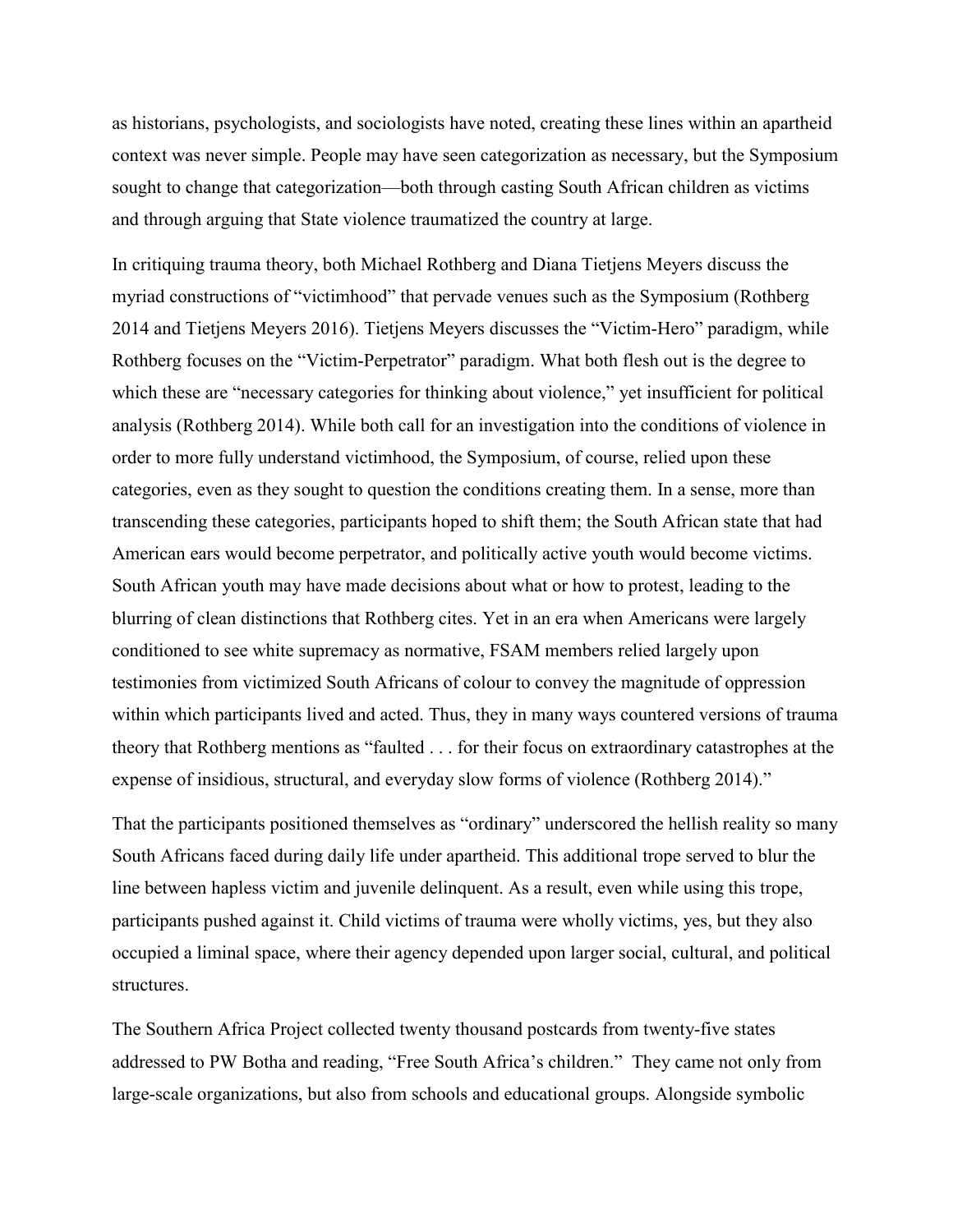chairman Bill Cosby, then in his heyday of positive fame, McDougall engaged three-hundred activists to symbolically 'deliver' the postcards to Botha at the South African Embassy. That Cosby was enlisted as an opening act to the real show—children's letters—demonstrated the degree to which the symposium had shifted public discourse toward children as heroes. Children from around the United States wrote heartfelt letters. Stacey from Pennsylvania wrote to Botha that:

I want to bring to your attention that your system of white control (of) blacks is stupid. I think the kids should not be put in jail. How would you feel if you were a child and thrown in jail? You treat your state like you would a pile of robots, AND I'M NOT KIDDING!! I would Appriciate if you would change your ways. PS You're a dictator and more but I cannot say in public (Stacy to Botha 1987).

Another child from the same YMCA wrote:

I think the kids 18 and under should be out of jail. They don't want to live like animals. For your concern I'm white. Yours not Truly, Mr. X (Mr. X to Botha, 1987).

A litany of similar stout, youth-penned epistles from across the country called Botha "very, very, very unfair" and asked him repeatedly to put himself in children's shoes. In case the message failed to reach South Africa, McDougall took out full-page public service announcements advertisements in seven major in-country newspapers including *The Johannesburg Star, The Sowetan, The Diamond Field Advertiser, The Daily News, The Eastern Province Herald, The Cape Times,* and *The Weekly Mail,* expressing American concern for South African children in detention (Lawyers' Committee for Civil Rights Under Law 1982, 11-12). Many of these adverts featured the words of American and South African children, a risky endeavor. They became some of the first public statements of US support accepted into South African papers. The full-page ads contained letters describing American support and solidarity for halting the detention of children. "Every day, more and more Americans are hearing about the repression against black South African children. We join you in the demand to: STOP THE DETENTION OF CHILDREN," they read (McDougall to Terry 1987). Given the intensity of banning, it seemed particularly surprising that newspapers accepted the ads, probably fearful of the American repercussions for refusal (Author 2008, McDougall interview).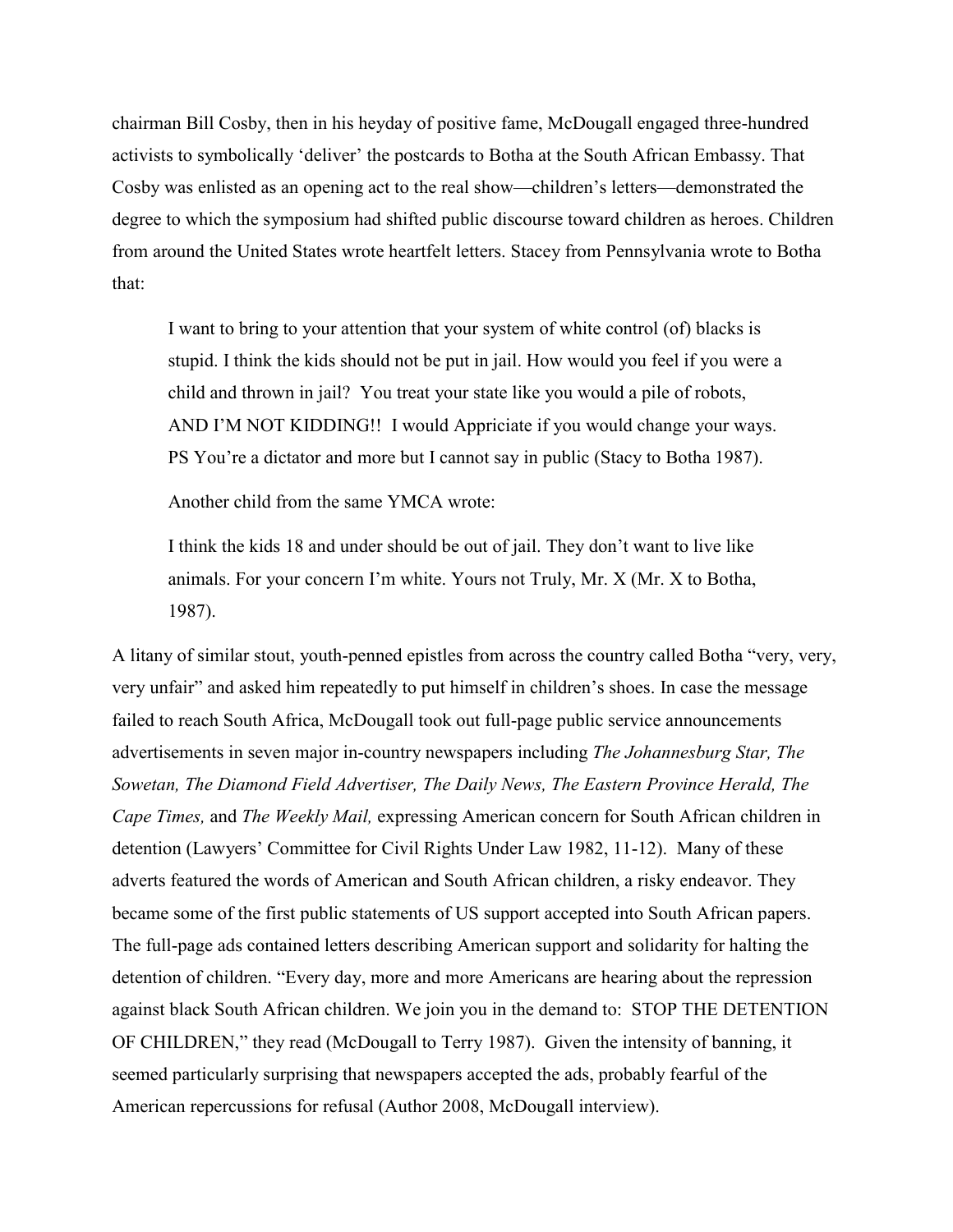#### **Comprehensive Anti-Apartheid Act(s)**

McDougall's UN speech on children in detention precipitated a major policy victory in the United States that occurred following the hearing on Capitol Hill. Congress passed the Comprehensive Anti-Apartheid Act *and* mustered enough votes to over-ride Reagan's veto. The CAA compelled the United States to provide increased financial assistance and scholarships to community organizations, political detainees and their families; enforced the Sullivan Principles' Code of Conduct for American businesses operating in South Africa; and prohibited the importation of Krugerrands, South African-made weapons, computers, nuclear material or technology--including uranium--coal, iron, steel, crude oil and petroleum (Edgar 1990). In many ways, it represented the culmination of a decade's worth of effort through unsuccessful introduction of dozens of similar bills within both the House and Senate. As Robert Edgar has noted, "The Anti-Apartheid Act won passage because it was worded in such a way as to appeal to the widest number of legislators, especially moderate Republicans, who had to be convinced that it was important enough to override an anticipated Reagan veto (Edgar 1990, 1)." Several legislators utilized Symposium examples and stories during their floor debates.

#### **Conclusion**

The worldwide anti-apartheid movement existed at the intersection of several transnational activist interests. It saw the rise of the celebrity as spokesperson for people in conflict across the globe (De Waal 2015). Within this context, perhaps we can also see the rise of the subaltern as self-advocate. During the Symposium, Americans saw African children speaking of their own lives, rather than being filmed as objects in squalor for famine appeals or other humanitarian videos. For one of the first times, "ordinary" people—and South Africans to boot--were granted access to the US Congress. There, they told their stories and became celebrities of a sort. They built upon the momentum that the already-famous had crafted and experienced their own brief, and sometimes tragic, fame. To those who might be called "ordinary," this close connection to the halls of Congressional power proved empowering, just as it paved the way for future harassment at home. It made international conflict domestic for the American audience. It paved the way for subsequent legislative action like Dodd-Frank<sup>[4](#page-16-0)</sup>, global anti-hunger legislation, and

<span id="page-16-0"></span> <sup>4</sup> The US Dodd-Frank Wall Street Reform and Consumer Protection Act (2010) outlined provisions that American legislators believed would protect American consumers in the wake of the 2008 financial collapse. It expanded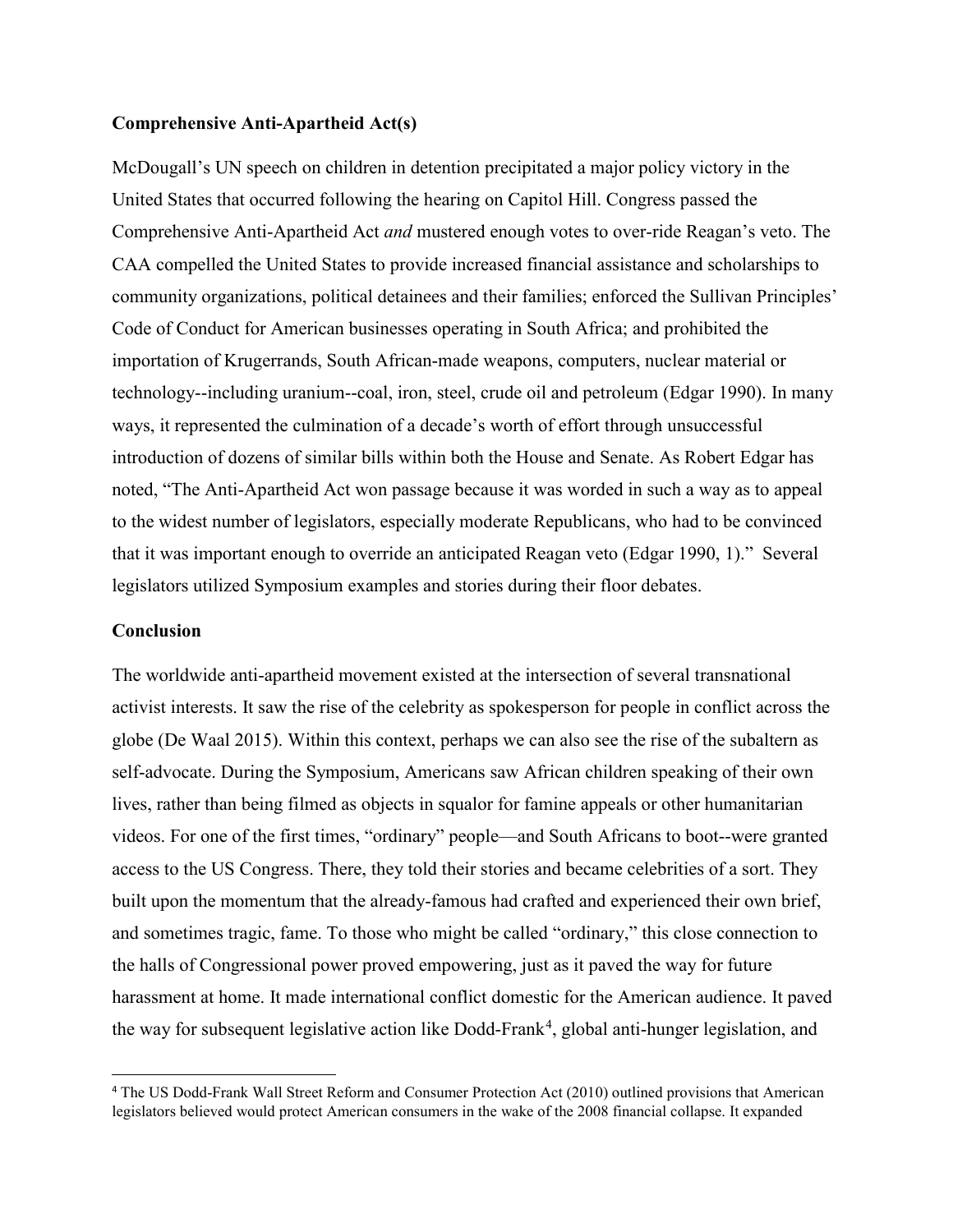more, which increasingly relied upon the voices of people enduring dispossession to forward legislative aims. The celebrity of worried mothers and young South Africans may not have endured as household names and faces, but the legacies of their movement remain.

#### **References**

l

Barker, Karlyn, "Sen. Weicker is Arrested at Embassy," *Washington Post* (15 January, 1985), B1.

Barker, Karlyn, and John Ward Anderson, "King's Daughter Arrested at Embassy," *Washington Post* (30 November, 1984), A1. (Box 49, Series I, "Lawyers' Committee for Civil Rights Under Law Southern Africa Project," Subseries I.1, "Administrative," Gay McDougall Papers, Rare Book and Manuscript Library, Columbia University).

Brown, Gavin, and Helen Yaffe. *Youth Activism and Solidarity: The Non-Stop Picket Against Apartheid.* New York: Routledge: 2018.

Carton, Benedict. "The Forgotten Compass of Death: Apocalypse Then and Now in the Social History of South Africa." *Journal of Social History* 37.1 (Autumn 2003), 199-218.

Craig, David, to Diana Collins, 12 October, 1988. BBC Monitoring Service World Broadcast Information, South African Embassy File, BBC Written Archives.

De Waal, Alex, editor. *Advocacy in Conflict: Critical Perspectives on Transnational Activism*. London: Zed Books, 2015.

Dunn-Mouton, Adwoa. Interview by author. 4 December, 2013.

Edgar, Robert, editor. *Sanctioning Apartheid*. Trenton: Africa World Press, 1990.

Edgar, Robert, and Myra Ann Houser. "'The most patient of animals, next to the ass:' Jan Smuts, Howard University, and African American Leadership, 1930." *Safundi: The Journal of South African and American Studies* 18 (2017), 29-51.

federal oversight in much of the financial sector. Critically, it also included a proviso (Section 1502) that required companies to disclose the sources of their precious minerals, particularly those originating in the Democratic Republic of Congo or other politically unstable spaces. Christopher Dodd and Barney Frank, representatives from Connecticut and Massachusetts respectively, introduced the bill.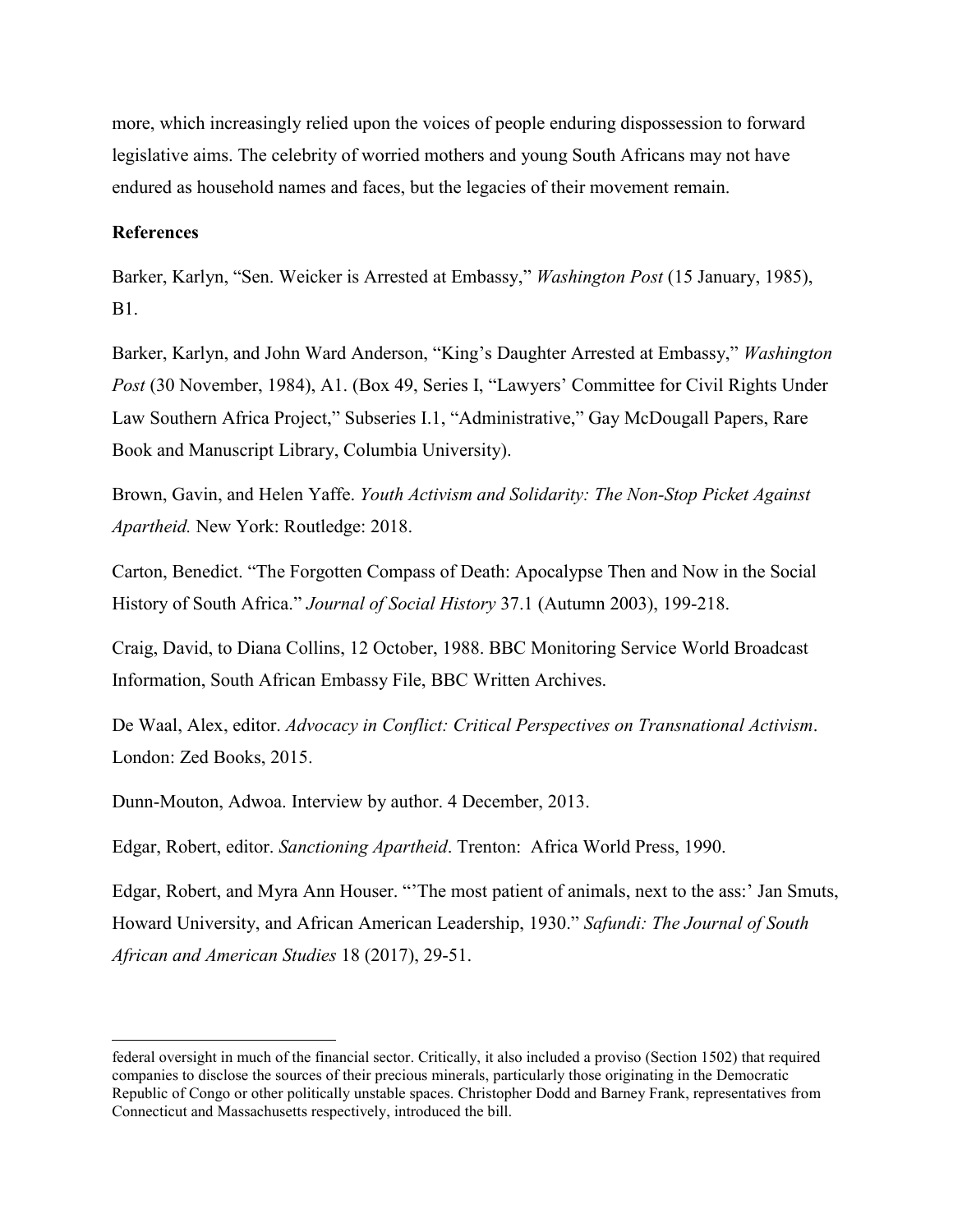Hall, Carla, "Tales of Detention in South Africa" in International Herald Tribune (30 June, 1987).

Herbstein, Dennis. *White Lies: Canon Collins and the Secret War Against Apartheid.* Cape Town: HSRC Press, 2004.

Hostetter, David. *Movement Matters: American Antiapartheid Activism and the World of Multicultural Politics*. New York: Routledge, 2006.

Krabill, Ron. *Starring Mandela and Cosby: Television and the End(s) of Apartheid*. Chicago: University of Chicago Press, 2010.

Lawyers' Committee for Civil Rights Under Law. "1982: Tighter Restrictions, Continued Repression, Southern Africa Project Annual Report."

Lawyers' Committee for Civil Rights Under Law. "1985: Tighter Restrictions, Continued Repression, Southern Africa Project Annual Report."

Lawyers' Committee for Civil Rights Under Law. "Press Release," January 25, 1986.

Lawyers' Committee for Civil Rights Under Law. "Southern Africa Project Annual Report, 1981."

Lester, Joan Steinau. *Eleanor Holmes Norton: Fire in My Soul.* New York: Altria, 2003.

Magaziner, Daniel R. *The Law and the Prophets: Black Consciousness in South Africa.* Athens: Ohio University Press, 2010.

McDougall, Gay. Statement at the meeting of the Special Committee against Apartheid on the Day of Solidarity with South African Political Prisoners, 12 October, 1987 (Courtesy of ES Reddy, personal collection).

McDougall, Gay. Interview by Author. 28 October, 2008.

McDougall, Gay to Jennifer Davis. May 1, 1985 (Box 79, Lawyers' Committee for Civil Rights Under Law Southern Africa Project Folder, American Committee on Africa Papers, Amistad Research Center).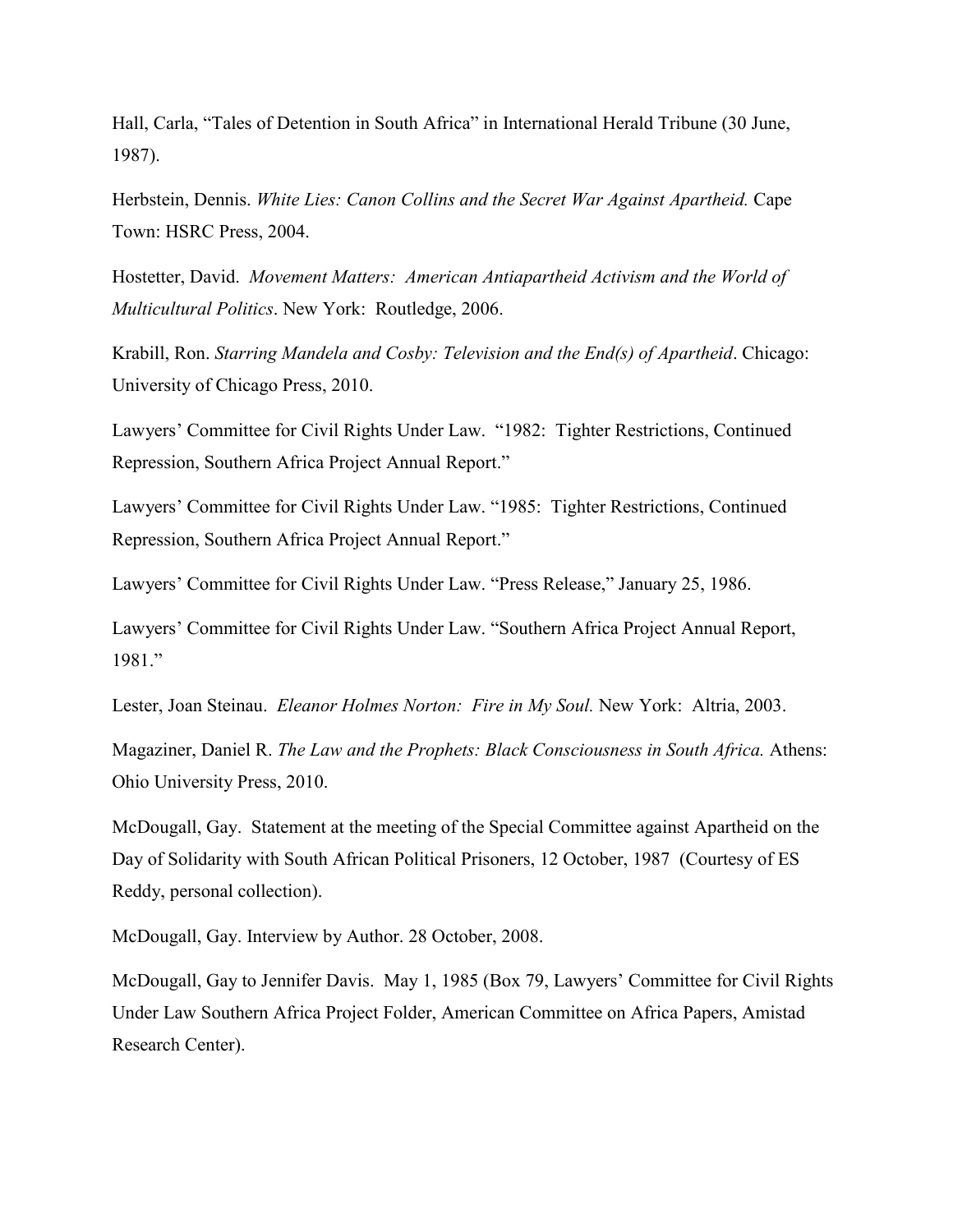McDougall, Gay to Mike Terry (April 28, 1987). Correspondence with US Groups Collection, Rhodes House, Bodleian Library, University of Oxford.

McDougall, Gay. "Press Release." January 25, 1987. Accessed October 8, 2013, via http://kora.matrix.msu.edu/files/50/304/32-130-1A31-84-AA%20LCCRUL%201-25- 88%20Dlomo%20opt.pdf.

McDougall, Gay. "US Congress Acts on South Africa," 24 September, 1984 (Box 148, "Statements," ANC Lusaka Mission Papers, University of Fort Hare).

McDougall, Gay, Edward Kennedy, Barbara Mikulski, and Jerry Coovadia. "Introduction and Opening Remarks" in *Human Rights Quarterly*. 10.1 (February 1988), 10.

McGrory, Mary, "Demonstrations of Hope," (Washington Post, 27 December, 1982, A2).

Minter, William, Gail Hovey, and Charles Cobb, editors. *No Easy Victories: African Liberation and American Activists over a Half Century, 1950-2000.* Trenton: Africa World Press, 2008.

Mr X to PW Botha, 9 April, 1987 (Folder 19, Box 148, Series I.1, "Symposium on Children in Detention: Correspondence," Gay McDougall Papers, Columbia University).

Msimang, Nqobi, to Gay McDougall (Undated). Folder 9, Box 211, Series 1.1, Gay J. McDougall Papers, Columbia University).

Nazareth, H.O. "Suffer the mother who spoke for her children" (National Union of Journalists, undated).

Nzo, Alfred, to Gay McDougall, 9 June, 1987 (Box 6, "Correspondence," ANC-Lusaka Mission Offices HQ, University of Fort Hare).

Robinson, Randall. *Defending the Spirit: A Black Life in America*. New York: Dutton, 1998.

Rothberg, Michael. "Trauma Theory, Implicated Subjects, and the Question of Israel/Palestine," MLA Presidential Forum (2 May, 2014). Accessed online 8 July, 2018.

SAPA, "Shoot children only as a last resort, police told," *Natal Witness*, 30 March, 1986.

Schultz, George P. Address to Boston World Affairs Council, 18 February, 1984 (South African Council of Churches Papers, Box 26, Folder 3.13, University of the Witwatersrand).